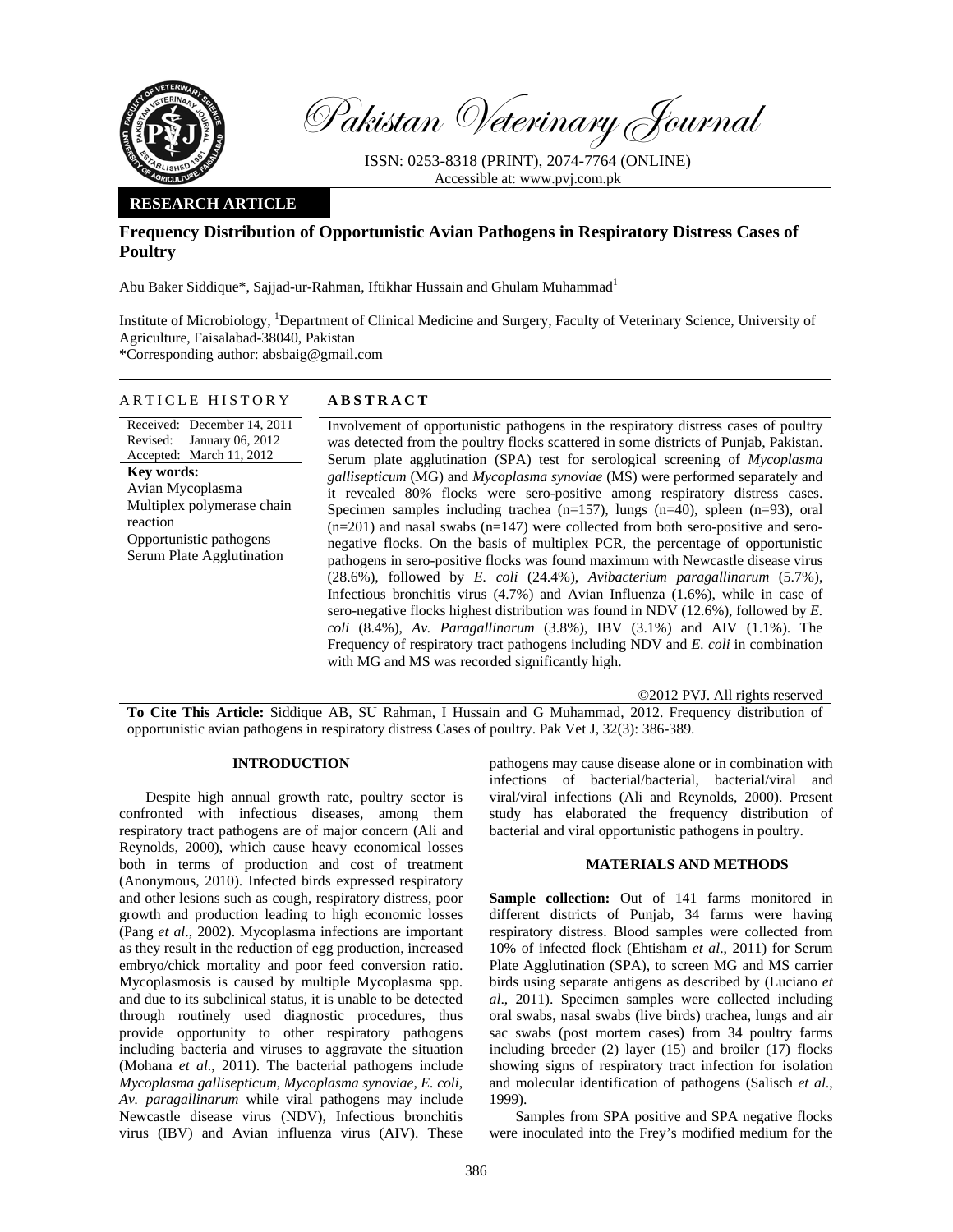isolation of *Mycoplasma* species (Kleven, 2008) and MacConkey's (Oxide) and blood agar (Oxide) for other bacterial pathogens (Blackall, 1999). The Mycoplasma isolates were identified using biochemical tests; glucose fermentation test, arginine hydrolysis test, casein hydrolysis test, film and spot assay (Bencina *et al*., 2006). For virus identification samples were inoculated into nineday-old embryonated chicken eggs through allontoic cavity route and the isolated viruses were identified using Hemagglutination (HA) test, Hemagglutination Inhibition (HI) for ND and AI test and Indirect Hemagglutination (IHA) test for IB (Mahmood *et al*., 2004).

#### **Molecular Identification**

**DNA/RNA isolation and Multiplex PCR:** The isolates were confirmed through Multiplex-Polymerase chain reaction (mPCR). The DNA from the bacterial pathogens was isolated using Phenol chloroform method (Wang *et al*, 1997) while RNA from viral pathogens was isolated using TRIZOL® reagent method (Jackwood *et al*., 2007).

The mPCR was performed in two steps, in the first step RNA from viral pathogens were converted into cDNA while in the second step DNA/cDNA was amplified using already reported primers. For MG, lipoprotein was amplified using primer as detailed in table 4. The mPCR was performed using 50µl master mix (Invitrogen, USA) and 10pM of each primer in the thermal cycler (PeqLab, Germany). The thermal cycler conditions optimized includes initial denaturation at 94°C for 3 min followed by 35 cycles of denaturation at 94°C for 30 sec, annealing at 50°C for 45 sec and extension at 72°C for 60 sec while final extension was done at 72°C for 3 min. The amplified PCR product was separated on 2% agarose gel electrophoresis having 0.2 µg/ml ethidium bromide and visualized through Gel Documentation system (Dolphin Doc, USA) while 100bp ladder (Invitrogen, USA) to as DNA marker.

**Statistical analysis:** Kruskal-Wallis test was calculated for multiple comparisons using Minitab release 15 software while statistical significance was considered to be present when the P-values obtained were P<0.05.

## **RESULTS**

Two breeder flocks showing respiratory signs were examined out of which one was found SPA positive and one SPA negative. In case of 15 layer flocks visited with respiratory distress problem, 13 were serologically positive and 2 were negative while from 17 broiler flocks, 13 were SPA positive and 4 were negative.

In the sero-positive flocks maximum isolates were recovered belongs to MG (39.6%), followed by NDV (28.6%), *E. coli* (24.4%), MS (8.8%), *Av. Paragallinarum* (5.7%), IBV (4.7%) and AIV (1.6%) as detailed in Table 1. Similarly the isolation of pathogenic organism from SPA –ve flocks showed highest percentage recovery of NDV (12.6%) and *E. coli* (8.4%) followed by other organism including MG (5.8%), MS (4.9%), *Av. paragallinarum* (3.8%), IBV (3.1%) and AIV (1.1%) as shown in Table 2. The statistical results showed the significantly dominant recovery rate of pathogenic organism was recorded from SPA positive flocks as compared to the sero-negative flocks.

Out of total 34 flocks visited the most frequently recovered pathogens belongs to *Mycoplasma gallisepticum* (31.8%) followed by Newcastle disease virus (24.9%), *E. coli* (20.7%), *Mycoplasma synoviae* (7.9%) *Av. paragallinarum* (5.3%), Infectious bronchitis virus (4.3) and avian influenza virus (1.5%) as detailed in Table 3. Kruskal-Wallis multiple comparisons results showed that MG, *E. coli* and NDV combination or mixed infection was significantly dominant among sero-positive birds with P>0.0001, 0.0009 and 0.0001 respectively while other isolates combination frequency was nonsignificant. The isolates were confirmed using mPCR yielding specific base pair product for each pathogen by agarose gel electrophoresis as mentioned in Table 4 (Fig. 1).

**Table 1:** Overall breed wise distribution of bacterial and viral isolation recovery from Serum Plate Agglutination +ve cases

| Bird type      | Sample<br>(n) | MG<br>(n) | (n) | MS E. coli<br>(n) | Av.<br>Paragallinarum<br>(n) | ND<br>(n) | ΙB<br>(n) | Al<br>(n)       |
|----------------|---------------|-----------|-----|-------------------|------------------------------|-----------|-----------|-----------------|
| <b>Breeder</b> | 74            | 79        |     | 9                 | $\blacksquare$               | ш         |           | $\mathcal{L}$   |
| Layer          | 464           | 184       | 33  | Ш                 | 24                           | 125       | 23        | 6               |
| <b>Broiler</b> | 336           | 133       | 44  | 93                | 26                           | 114       | 14        | 6               |
| Total/994      | 874           | 346       | 77  | 213               | 50                           | 250       | 41        | $\overline{14}$ |
| %              |               | 39.6      | 8.8 | 24.4              | 5.7                          | 28.6      | 4.7       | 1.6             |

**Table 2:** Overall distribution of bacterial and viral isolation recovery from Serum Plate Agglutination -ve cases of breeder, layers and broilers

|                | Sample<br>(n) | MG<br>(n) | (n) | MS E. coli<br>(n) | A۷.<br>Paragallinarum<br>(n) | ND<br>(n) | IB<br>(n) | AI<br>(n) |
|----------------|---------------|-----------|-----|-------------------|------------------------------|-----------|-----------|-----------|
| <b>Breeder</b> | 84            |           |     |                   | $\overline{\phantom{0}}$     | 10        |           |           |
| Layer          | 55            |           | 3   | 6                 |                              | 10        |           |           |
| <b>Broiler</b> | 122           |           | 6   | 13                |                              | 13        |           | 2         |
| Total          | 261           | 15        | 13  | 22                | $\overline{0}$               | 33        | 8         | 3         |
| %              |               | 5.8       | 4.9 | 8.4               | 3.8                          | 12.6      | 3. I      |           |

**Table 3:** Overall comparative frequency percentage of bacterial and viral isolation recovered from breeder, layer and broiler flocks from sero-positive and sero-negative flocks

|         | Sample<br>(n) | (n)  | (n) | MG MS E. coli<br>(n) | Av.<br>paragallinarum<br>(n) | <b>ND</b><br>(n) | ΙB<br>(n) | AI<br>(n)       |
|---------|---------------|------|-----|----------------------|------------------------------|------------------|-----------|-----------------|
| SPA +ve | 874           | 346  | 77  | 213                  | 50                           | 250              | 41        | $\overline{14}$ |
| SPA-ve  | 261           | 15   | 13  | 22                   | 10                           | 33               | 8         | २               |
| Total   | 1135          | 361  | 90  | 235                  | 60                           | 283              | 49        | 17              |
| %       |               | 31.8 | 7.9 | 20.7                 | 5.3                          | 24.9             | 4.3       | l 5             |

| Table 4: Primer sequences used to detect respiratory tract pathogens |                   |                                                                                                       |              |  |  |  |
|----------------------------------------------------------------------|-------------------|-------------------------------------------------------------------------------------------------------|--------------|--|--|--|
|                                                                      | Gene<br>amplified | Product                                                                                               |              |  |  |  |
| Pathogen                                                             |                   | Primer sequence                                                                                       | size<br>(bp) |  |  |  |
| MG <sup>1</sup>                                                      | Ιp                | MG-F<br>5'-<br>GGATCCCATCTCGACCACGAGAAAA-3'<br>MG-R<br>CCT<br>5'-                                     | 732          |  |  |  |
| MS <sup>2</sup>                                                      | 16SrRNA           | TCAATCAGTGAGTAACTGATGA -3<br>MS-F 5'- GAA GCAAATAGTGATATCA-3'<br>MS-R 5'- GTCGTCTCGAAGTTAACAA - 3'    | 207          |  |  |  |
| NDV <sup>3</sup>                                                     | F                 | ND-F 5'- GGAGGA TGTTGGCAGCATT-3'<br>ND-R 5'- GTCAACATATACACCTCATC-<br>3'                              | 320          |  |  |  |
| IBV <sup>4</sup>                                                     | S-gene            | IB-F 5'- CATAACTAACATAAGGGCA-3'<br>IB-R 5'- TGAAAACTGAACAAAAGACA-3'<br>AI-F 5'- AGCAAAAGCAGGGGATAC-3' | 1720         |  |  |  |
| AlV <sup>5</sup>                                                     | нı                | AI-R 5 - GTCTGAAACCAT ACCATCC-                                                                        | 1050         |  |  |  |

<sup>1</sup> Niscimento *et al.*, 1991; <sup>2</sup> Lauerman *et al.*, 1993; <sup>3</sup> Stauber *et al.*, 1995; <sup>4</sup> Kwon *et al*., 1993; 5 Pang *et al*., 2002

3'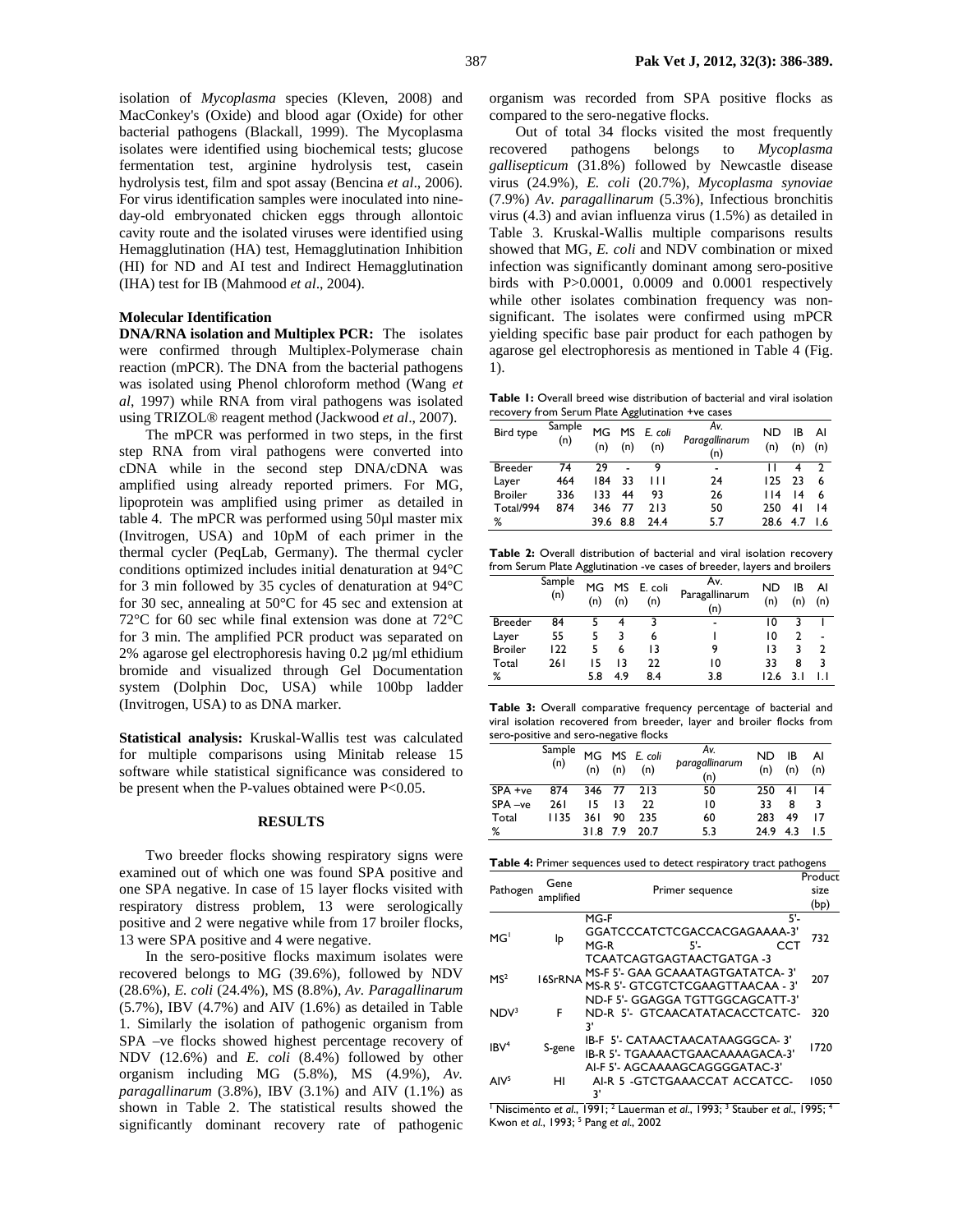

Fig. 1: The mPCR amplification of respiratory tract pathogens. From left to right, Lane 1: marker 100bp, lane 2: positive samples for Newcastle disease virus (320bp) and Avian influenza virus (1050bp), Lane 3: Newcastle disease virus (320bp), Lane 4: Mycoplasma gallisepticum (720bp) and Infectious bronchitis virus (1720bp), Lane 5 & 7: Mycoplasma gallisepticum (720bp), Lane 6: Infectious bronchitis virus (1720bp).

#### **DISCUSSION**

*Mycoplasma gallisepticum* and *Mycoplasma synoviae* are considered as significant poultry pathogens which cause heavy economic losses all over the world (Kleven, 2008). The most frequent sign and symptoms of respiratory distress recorded at the farms include, sneezing, coughing, nasal discharge, tracheal rales, however the severity of disease is greatly affected by the environmental conditions and Mycoplasma spp involved and other pathogens of respiratory tract infection. Mild or sub-clinical disease may be observed with simple MG involvement or in combination of MS while the severity of disease increases with the involvement of other pathogens (Roussan *et al*., 2008). Role of MG as immunesuppressive agent has long been described which may allow MG to interact with other *Mycoplasma* species and other pathogens including NDV, IBV and *E. coli* (Kleven, 2008). Other factors which may promote the respiratory distress cases includes poor sanitation, overcrowding and poor management (Chanie *et al*., 2009)

The serological study based on Serum plate agglutination test revealed the predominant involvement of Mycoplasma infections (79.4 %), although the test was nonspecific and may give rise false positive results due to its cross reactivity with Mycoplasma spp. as described by Kleven *et al*. (2000) but still recommended to be used for the screening of flocks and large population of birds worldwide. The serological result coincides with those of Ehtisham *et al*. (2011) and Hasan *et al*. (2002), who showed 76% sero-positivity for the Mycoplasma in Pakistan while 76% sero-positivity has been reported in Bangladesh (Sarkar *et al*., 2005) .

The multiplex PCR was optimized for successful detection of five of the respiratory tract pathogens including *Mycoplasma gallisepticum*, *Mycoplasma synoviae*, Newcastle disease virus, Infectious bronchitis virus and Avian influenza virus (Marois *et al*., 2000; Yousof *et al*., 2005; Seifi *et al*., 2010; Ehtisham *et al*., 2011)*.* Several studies showed successful detection of individual pathogens which have been reported including multiplex PCR for the detection of *Mycoplasma* spp.

(Wang *et al*., 1997) and multiplex RT-PCR for respiratory tract viruses (Pang *et al*., 2002).

The frequency of MG, ND and *E. coli* was found significantly higher as compared to other pathogens, similarly the recovery rate of these pathogens were significantly higher in sero-positive flocks as compared to the sero-negative flocks. The mixed respiratory tract infection was reported with the involvement of different pathogens mainly based on serological studies, while Hasan *et al*. (2002), recorded the involvement of six pathogens based on serology and culture isolation of *E. coli* and *Av. paragallinarum* showing similar type of pattern while Roussan *et al*. (2008) investigated the pathogenic involvement in Jordan showing similar results including high involvement of MG and NDV in the respiratory distress cases while mixed infections of different pathogens of respiratory tract were also reported. More severe disease may result with the interactions between MG, ND IBV and *E. coli* (Kleven, 2008). Involvement of MG with *H. gallinarum* (now *Av. paragallinarum*) was also recognized. The control program of MG was recorded based on serological screening using SPA and by enzyme-linked Immunosorbent assay. Confirmation of organisms can be done from SPA positive flocks.

Based on our findings it was concluded that the highest number of cases depicted in respiratory involvement were predominantly belongs to *Mycoplasma gallisepticum* which enhanced the involvement of *E. coli* and NDV along with *Av. paragallinarum* IBV and AIV in the exestuation of respiratory trouble in broiler layer and breeder flocks. It is recommended that Mycoplasma free flock must be maintained through early detection of respiratory pathogens particularly the MG status which may be accessed successfully through multiplex PCR technique.

**Acknowledgement:** The author acknowledges the contribution of Higher Education Commission (HEC), Islamabad, for providing the funds in the completion of project under HEC indigenous scholarship Phase-IV.

#### **REFERENCES**

- Ali A and DL Reynolds, 2000. A multiplex reverse transcription Polymerase Chain Reaction assay for *Newcastle disease* virus and avian pneumovirus (Colorado strain). Avian Dis, 44: 938-943.
- Anonymous, 2010. Economic Survey 2009-10, Economic Advisor's Wing, Finance Division. Islamabad. Pakistan, pp: 29-31.
- Bencina D, JM Bradbury, L Stripkovits, Z Varga, A Razpet, A Bidovec and P Dovc, 2006. Isolation of *Mycoplasma capriculum*-like strains from chickens. Vet Microbiol, 112: 23-31.
- Blackall PJ, 1999. Infectious coryza: overview of the disease and new diagnostic options. Clin Microbiol Rev, 12: 627-632.
- Chanie M, T Negash and SB Tilahun, 2009. Occurrence of concurrent infectious diseases in broiler chickens is a threat to commercial poultry farms in central Ethiopia. Trop Anim Heal prod, 41: 1309- 1317.
- Ehtisham S, SU Rahman, M Siddique and AS Qureshi, 2011. Involvement of *Mycoplasma synoviae* in respiratory distress cases of broilers. Pak Vet J, 31: 117-119.
- Hasan S, K Ahmad, N Fawad, B Siddique and H Rehman, 2002. Current respiratory disease problem and the probes in chicken. Pak Vet J,  $22: 17-20.$
- Jackwood MW, DA Hilt, SM Williams, P Woolcock, C Cardona and R O'Connor, 2007. Molecular and Serologic Characterization, Pathogenicity, and Protection Studies with Infectious Bronchitis Virus Field Isolates from California. Avian Dis, 51: 527-533.